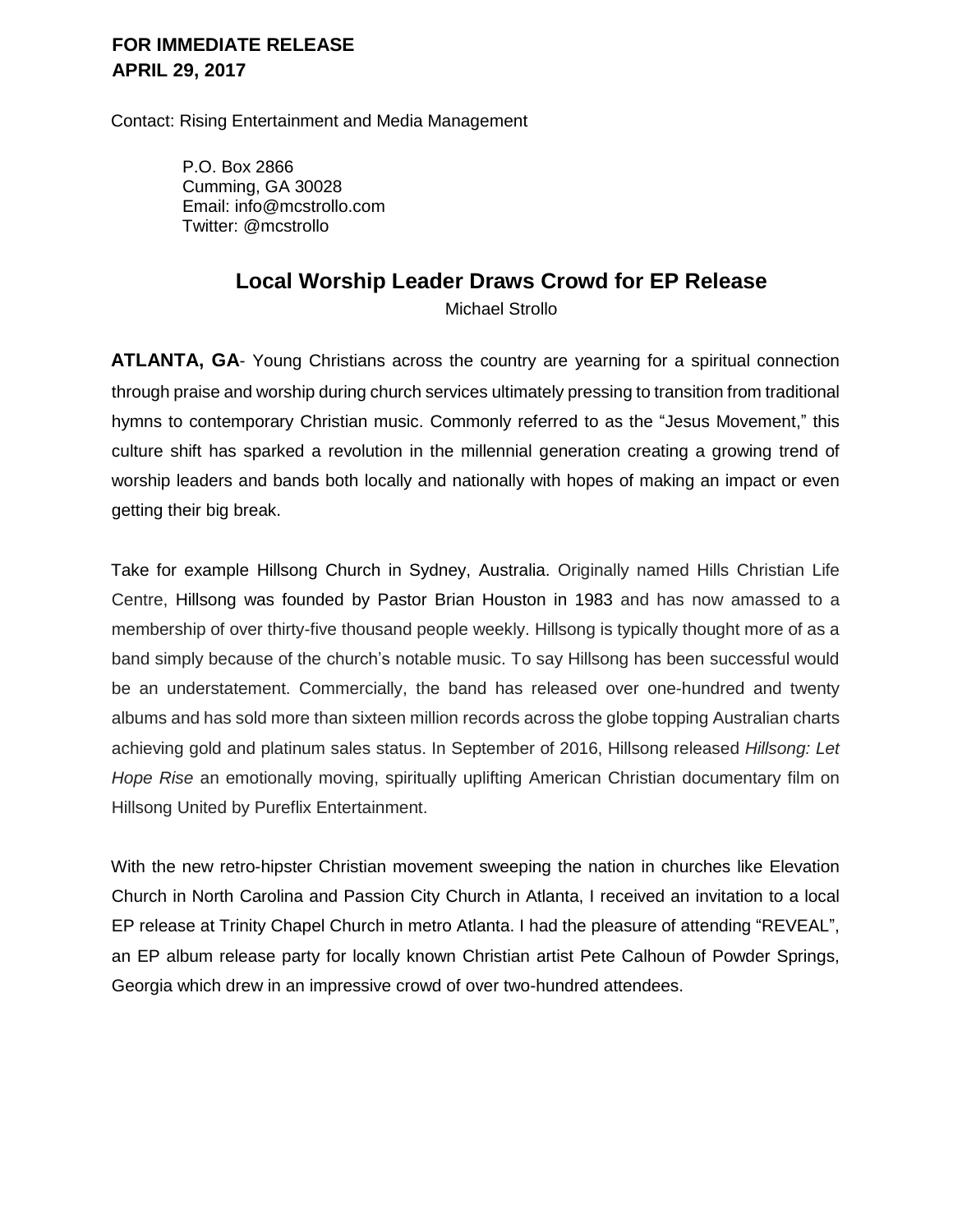#### **FOR IMMEDIATE RELEASE APRIL 29, 2017**

Contact: Rising Entertainment and Media Management

 P.O. Box 2866 Cumming, GA 30028 Email: info@mcstrollo.com Twitter: @mcstrollo

Founding and Advisor Pastor Jim Bolin of Trinity Chapel described Calhoun as an "incredible worshiper and gifted songwriter." Calhoun who is a twenty-year-old leader at the church seemed to be the talk of millennials in ministry. Bolin made a point stating that "this generation matters," and that these kids have a place and there is opportunity for them. One of the things the church has been working hard on is

> "finding these young men and women who have gifts and talents and abilities instead of making them wait until they are thirty, forty, or fifty years old before they really get engaged and do anything meaningful. We've felt that it's necessary that some of us older ones' step back so they can step up, yet they still have us there to teach, train and guide and help their gifts and talents to really flourish" said Bolin.

Not only were the vocals and instrumentals flawless, but Calhoun's stage presence was impressive, almost as if it were natural. Calhoun's cousin and Student Ministries Pastor at Trinity Chapel Church told me that there were days Pete would come in without his guitar or a microphone. "He would just walk the stage and pray. Any opportunity he had, Pete would play at the local coffee shops, in the children's ministry, any opportunity. He just took it and ran with it" said Aaron Calhoun.

The dedication, heart, and passion poured into the release of "REVEAL" were evident. "Isn't this band amazing?" Calhoun asked from the stage. Between songs, Calhoun paused and addressed the crowd saying that "It would be a missed opportunity if we had this many people in a room together and didn't worship for a second." Calhoun said in a statement on his website that his goal when leading worship is to "connect people to the 'Three in One.'"

Calhoun and his worship band played an encore at the request of the audience closing out the night with a cover of "Glorious Day" by Passion ft. Kristian Stanfill. The band stayed after the show